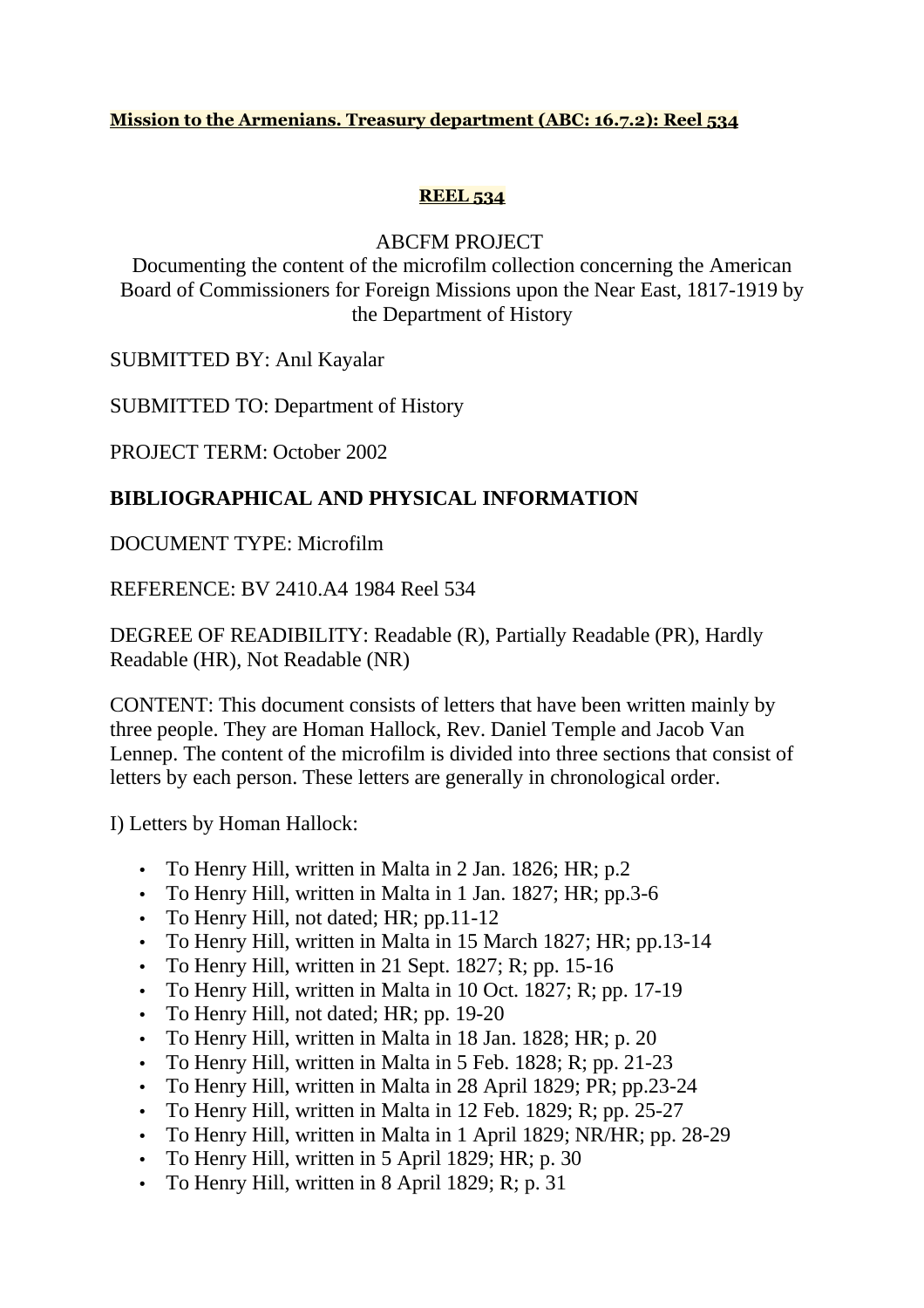- To Henry Hill, written in 10 March 1829; R; pp. 32-34
- To Henry Hill, written in Malta in 10 March 1829; R; pp. 35-36
- To Henry Hill, written in Malta in 25 June 1829; HR; pp. 37-38
- To Henry Hill, written in Malta in 18 Aug. 1829; HR; pp. 39-40
- To Henry Hill, written in Malta in 5 Aug. 1829; NR; pp. 41-42
- To Henry Hill, written in Malta in 28 July 1828; HR; p. 43
- To Henry Hill, written in Malta in 25 Sept. 1829; HR; pp. 44-45
- To Henry Hill, no date; R; pp. 46-53; A text in Greek!
- To Henry Hill, written in Malta in 14 Oct. 1829; R; pp. 54-55
- To Henry Hill, written in Malta in 27 Sept. 1829; R; p.56
- To Henry Hill, written in Malta in 5 May 1830; HR; pp.57-59
- To Henry Hill, written in Malta in 25 March 1830; R; pp. 60-61
- To Henry Hill, written in Malta in 1 Nov. 1830; HR; pp.62-63
- To Henry Hill, written in Malta in 1 Jan. 1831; PR; p.64
- To Henry Hill, written in Malta in 1831; PR; p.65
- To Henry Hill, written in Malta in 1831; NR; pp.66-67
- To Henry Hill, written in Malta in July 1832; PR; pp.68-69
- To Henry Hill, written in Malta in 5 Jan. 1833; R; pp. 70-71
- To Henry Hill, written in Malta in 5 Jan. 1833; R; pp. 72-74
- To Henry Hill, written in Malta in 1 Aug. 1833; PR; pp. 75-76
- To Henry Hill, written in Smyrna in 1 Jan. 1833; R; pp.76-78
- To Henry Hill, written in Smyrna in 1 July 1834; PR; p. 78
- To Henry Hill, written in Smyrna in 1 Jan. 1835; R; pp. 79-80
- To Henry Hill, written in New York in 1 Dec. 1835; R; pp. 81-84
- To Henry Hill, written in New York in 1835; PR; pp. 85-86
- To Henry Hill, written in New York in 16 March 1836; R; pp. 87-88
- To Henry Hill, written in New York in 10 Feb. 1835; R; pp. 89-90
- To Henry Hill, written in Andorra in 22 Feb. 1836; HR; pp. 91-94
- To Henry Hill, written on board in 25 March 1835; PR; pp. 94-95
- Written in Paris in 25 April 1836; R; p. 95
- To Henry Hill, written in Smyrna in 1 July 1836; R; pp. 96-97
- To Henry Hill, written in 12 Nov. 1836; R; p. 97
- To Henry Hill, written in Smyrna in 12 Nov. 1836; R; p. 98
- To Henry Hill, written in Smyrna in 3 Dec. 1836; R; pp. 100-101
- To Barring Brothers & Co., written in Smyrna in 3 Dec. 1836; R; pp. 102-103
- To Henry Hill, written in Smyrna in 1 Jan. 1837; R; p. 104
- To Henry Hill, written in Smyrna in 1 July 1837; R; pp. 106-107
- To Henry Hill, written in Smyrna in 1 Jan. 1838; HR; pp. 108-110
- To Henry Hill, written in Smyrna in 1 July 1838; R; pp. 111-115
- To Henry Hill, written in Smyrna in 3 Oct. 1839; HR; pp. 118-119
- To Henry Hill, written in Smyrna in 19 Nov. 1839; HR; p. 122
- To Henry Hill, written in Smyrna in 28 Feb. 1840; HR; p. 123
- To Henry Hill, written in Smyrna in 28 July 1840; HR; pp. 124-127
- To Henry Hill, written in Smyrna in 30 March 1841; HR; pp. 127-129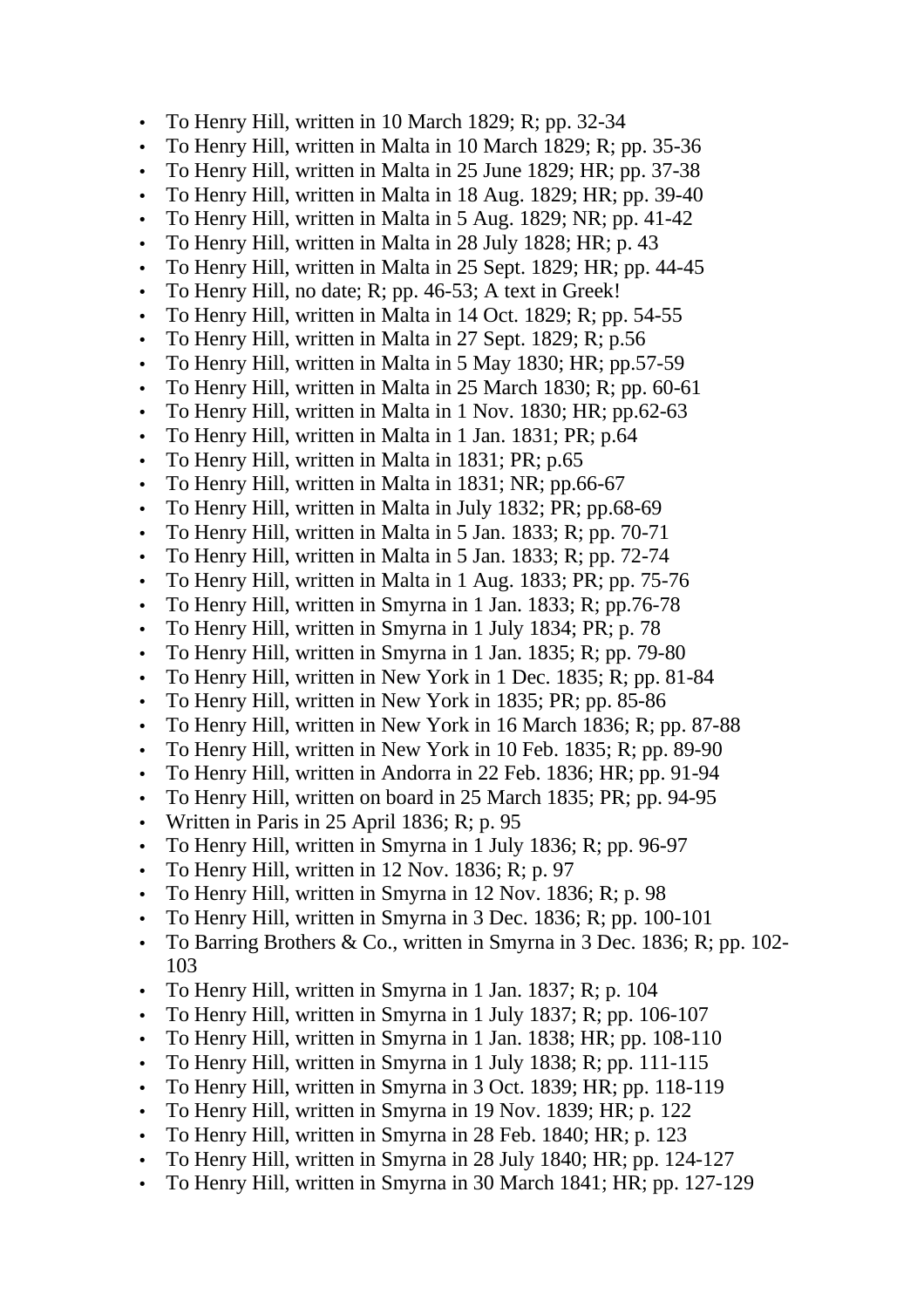- To Henry Hill, written in New Haven in 28 Sept. 1841; R; p. 130
- To Henry Hill, written in New Haven in 10 Oct 1841; R; pp. 131-134
- To Henry Hill, written in New Haven in 13 Nov. 1841; R; pp. 135-136
- To Henry Hill, written in New Haven in 4 Dec. 1841; HR; pp. 137-139
- To Henry Hill, written in New Haven in 3 Feb. 1842; HR; pp. 139-140
- To Henry Hill, written in 25 April 1842; HR; p. 141
- To Henry Hill, written in 2 May 1842; HR; p. 142
- To Henry Hill, written in 24 June 1842; HR; pp. 143-144
- To Henry Hill, written in 10 Aug.  $1842$ ; R; p.  $145$
- To Henry Hill, written in 28 Aug.  $1842$ ; R; p.  $146$
- To Henry Hill, written in 5 Sept.  $1842$ ; R; p.  $147$
- To Henry Hill, written in 17 Sept.  $1842$ ; R; p. 148
- To Henry Hill, written in 19 Sept. 1842; R; p. 149
- To Henry Hill, written in 29 Sept. 1842; R; p. 150
- To Henry Hill, written in 10 Oct.  $1842$ ; R; pp.  $151-152$
- To Henry Hill, written in 8 Oct.  $1842$ ; R; pp.  $153-158$
- To Henry Hill, written in Malta in 8 Sept. 1827; R; p. 212

II) Letters by Rev. Daniel Temple:

- To Henry Hill, written in Malta in 22 Jan. 1824; HR; pp. 158-159
- To Henry Hill, written in Malta in 17 March 1824; HR; pp. 160-161
- To Henry Hill, written in Malta in 4 May 1824; HR; pp. 162-164
- To Henry Hill, written in Malta in 22 May 1824; HR; pp. 165-166
- To Henry Hill, written in Malta in 26 May 1824; HR; p. 167
- To Captain Rich, written in 21 July 1824; HR; pp. 168-173
- To Henry Hill, written in Malta in 16 Nov. 1824; HR; pp. 174-176
- To Henry Hill, written in 21 Feb. 1825; R; pp. 176-178
- To Henry Hill, written in Malta in 4 March 1825; R; pp. 178-179
- To Henry Hill, no date or place available; HR; pp. 180-181
- To Henry Hill, written in Malta in 23 Sept. 1825; PR; pp. 182-184
- To Henry Hill, written in Malta in 5 Jan. 1826; R; pp. 184-185
- To Henry Hill, written in Malta in 13 Dec. 1825; PR; pp. 186-188
- To Henry Hill, no date or place available; PR; p. 189
- To Henry Hill, written in Malta in 30 Nov. 1825; HR; pp. 190-191
- To Henry Hill, written in Malta in 12 May 1826; HR; pp. 192-194
- To Henry Hill, written in Malta in 8 July 1826; HR; pp. 194-195
- To Henry Hill, written in Malta in 25 March 1826; R; pp. 196-198
- To Henry Hill, written in Malta in 18 Oct. 1826; HR; p. 199
- To Henry Hill, written in Malta in 14 Nov. 1826; HR; pp. 200-207
- To Henry Hill, written in Malta in 26 April 1827; PR; p. 208
- To Henry Hill, written in Malta in 15 Feb. 1827; R; pp. 208-209
- To Henry Hill, written in Malta in 14 Aug. 1827; PR; pp. 210-211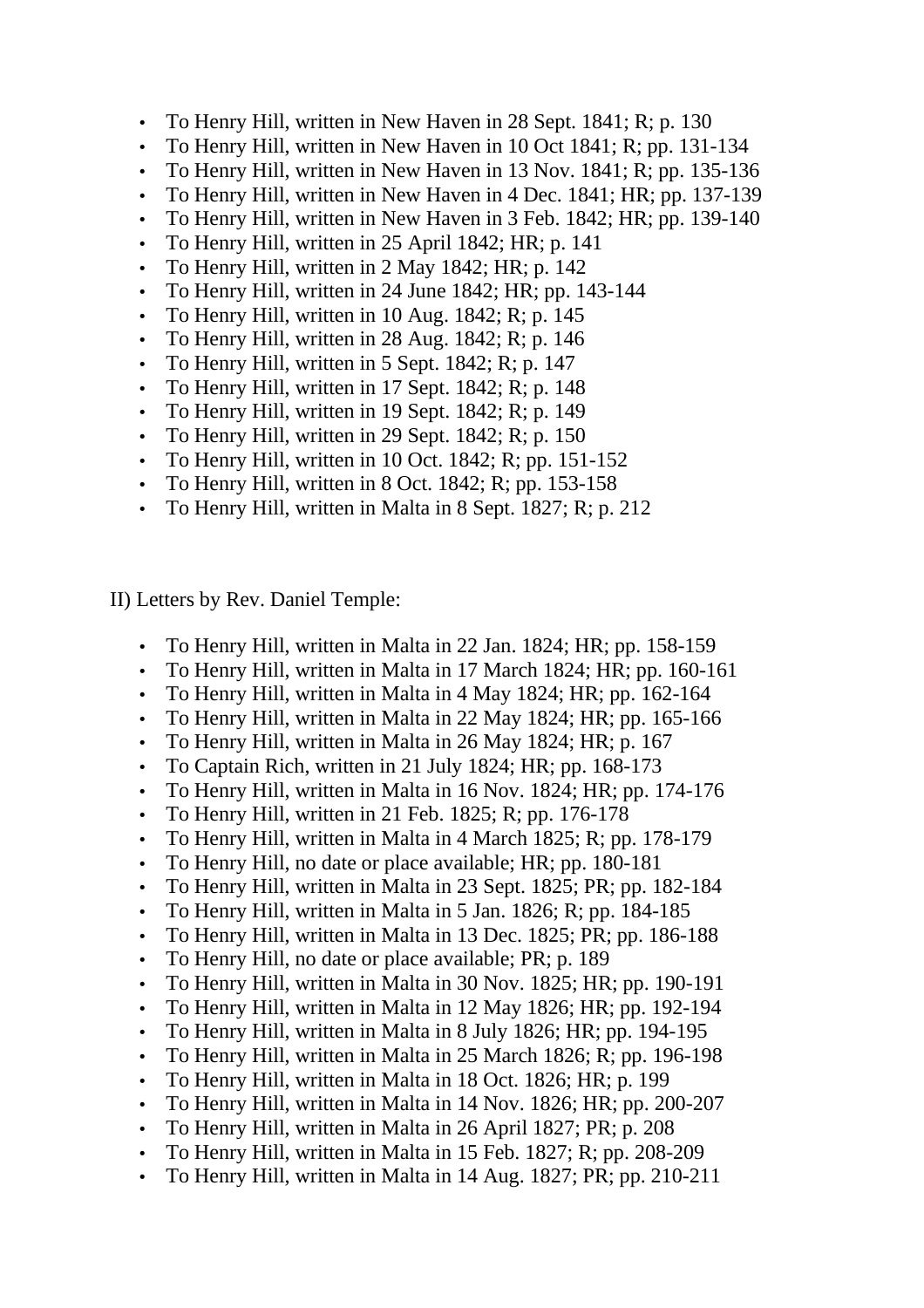- To Henry Hill, written in Malta in 21 Feb. 1828; R; pp. 216-217
- To Henry Hill, written in Malta; Aug. 1827 Feb. 1828 Accounts Current; R; p. 218
- To Henry Hill, written in 22 Feb. 1829; R; p. 222
- To Henry Hill, written in Malta; Feb. 1828–Aug. 1828 Accounts Current; R; pp. 223-228
- To Henry Hill, written in Malta; 1829 Accounts; PR; p. 229-237
- To Henry Hill, written in Malta in 5 April 1830; PR; pp. 238-239
- To Henry Hill, written in Malta in 3 Aug. 1830; HR; p. 240
- To Henry Hill, written in Malta in 5 Sept. 1831; R; p. 242
- To Henry Hill, written in Malta; Accounts Current from Jan. 1 to June 30 1830; R; p. 245-246
- To Henry Hill, written in Malta; Accounts Current from Jan. 1 to July 31 1830; R; p. 247-248
- To Henry Hill, written in Malta in 7 Dec. 1830; HR; pp. 249-250
- To Henry Hill, written in Malta in 14 Dec. 1830; HR; pp. 251-253
- To Henry Hill, written in Malta in 18 Dec. 1830; HR; p. 254
- To Henry Hill, written in Malta in 21 Feb. 1831; HR; p. 255
- To Henry Hill, written in Malta; Accounts current from July 31 to Dec. 31 1830; PR/HR/NR; pp. 258-259
- To Henry Hill, written in Malta; Accounts current from July 1 to Dec. 31 1831; PR; pp. 260-261
- To Henry Hill, written in Malta in 4 May 1831; HR; pp. 262-263
- To Henry Hill, written in Malta; Accounts current from Jan. 1 to June 30 1831; R; p. 265
- To Henry Hill, written in Malta in 27 Aug. 1831; PR; pp. 267-268
- To Henry Hill, written in Malta in 6 Oct. 1831; PR; pp. 269-270
- To Henry Hill, written in Malta in 2 Dec. 1831; HR; pp. 271-272
- To Henry Hill, written in Malta in 15 Oct. 1831; HR; pp. 273-274
- To Henry Hill, written in Malta in 17 Dec. 1831; HR; pp. 275-277
- To Henry Hill, written in Malta in 26 April 1832; HR; pp. 278-281
- To Henry Hill, written in Malta; Accounts current from July 1 1831 to Jan. 1 1832; R; p. 282-287
- To Henry Hill, written in Malta in 11 Dec. 1832; PR; p. 288
- To Henry Hill, written in Malta in 23 Oct. 1832; PR; pp. 289-291
- To Henry Hill, written in Malta; Accounts current from Jan.1 to July 1 1832; R; pp. 292-293
- To Henry Hill, written in Malta in 18 Feb. 1833; HR; p. 294
- To Henry Hill, written in Malta; Accounts current from July 1 to Dec. 31 1832; R; pp. 295-296
- To Henry Hill, written in Malta in 11 Jan. 1833; HR; pp. 297-298
- To Henry Hill, written in Malta in 17 June 1833; HR; pp. 299-300
- To Henry Hill, written in Malta in 11 June 1833; R; p. 301-302
- To Henry Hill, written in Malta in 10 Sept. 1833; R; p. 303-304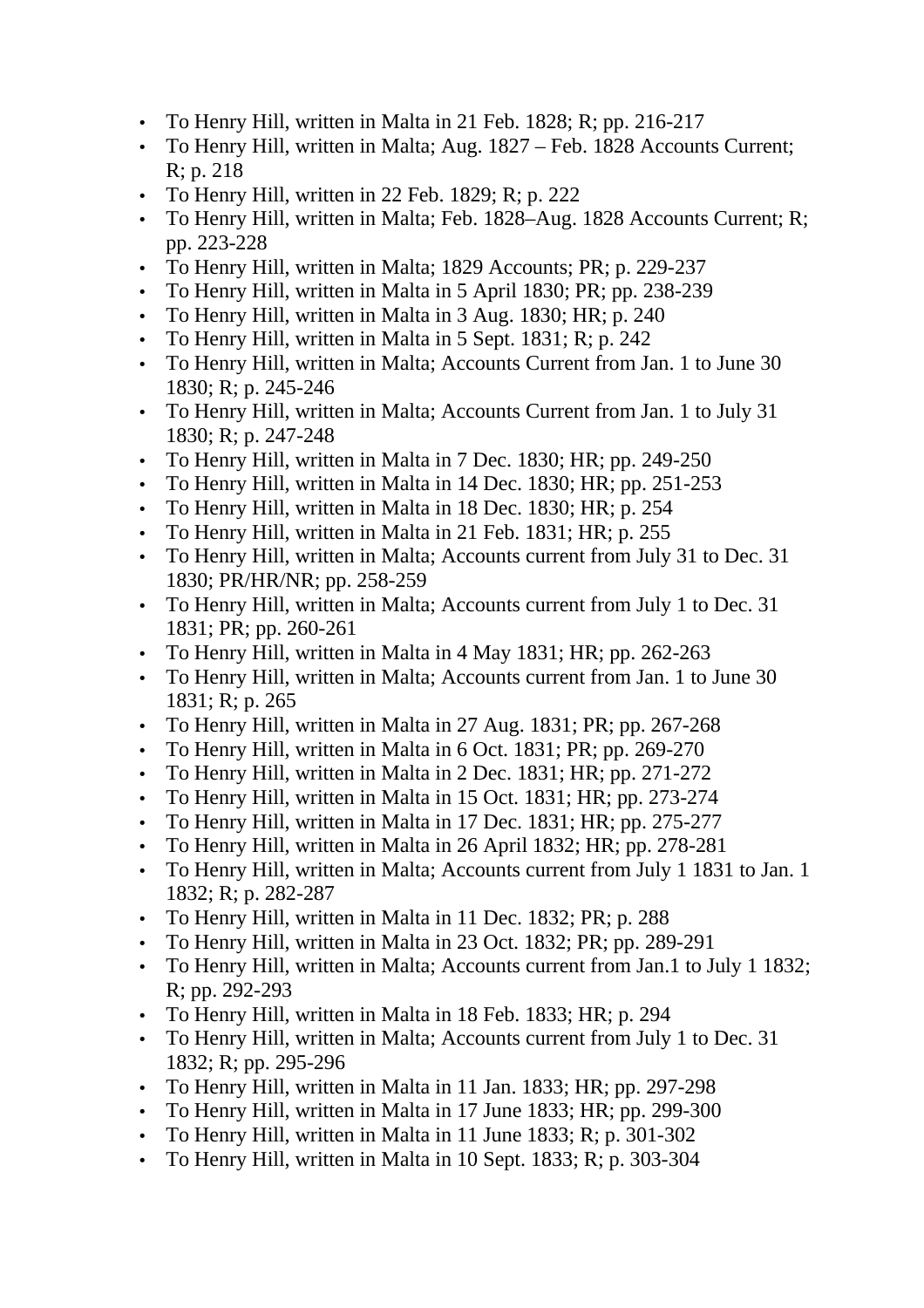- To Henry Hill, written in Malta; Accounts current from Jan. 1 to June 30 1833; R; pp. 305-306
- To Henry Hill, written in Malta; Accounts current from July 1 1833 from Jan. 1 1834; R; p. 307
- To Henry Hill, written in Smyrna in 12 Feb. 1834; HR; p. 308-310
- To Henry Hill, written in Smyrna in 29 April 1834; HR; pp. 311-313
- To Henry Hill, Accounts current from Jan. 1 to July 1 1834; R; p. 314
- To Henry Hill, written in Smyrna in 14 July 1834; HR; pp. 315-318
- To Henry Hill, written in Smyrna in 20 Sept. 1834; PR; pp. 319-321
- To Henry Hill, written in Smyrna in 4 Oct. 1834; PR; pp. 323-324
- To Henry Hill, written in Smyrna in 28 Oct. 1834; PR; pp. 325-326
- To Henry Hill, written in Smyrna in 20 Feb. 1835; PR; pp. 327-330
- To Henry Hill, written in Smyrna; Accounts current from July 1 1834 from Jan. 1 1835; R; p. 331
- To Henry Hill, written in Smyrna in 13 June 1835; HR; pp. 332-334
- To Henry Hill, written in Smyrna in 9 July 1835; R; pp. 335-337
- To Henry Hill, written in Smyrna in 9 July 1835; HR; pp. 338-339
- To Henry Hill, written in Smyrna in 9 Oct. 1835; R; pp. 340-343
- To Henry Hill, written in Smyrna; Accounts current from Jan. 1 to July 1 1835; R; p. 344
- To Henry Hill, written in Smyrna in 27 Aug. 1835; HR; pp. 345-346
- To Henry Hill, written in Smyrna in 3 Dec. 1835; R; pp. 347-349
- To Henry Hill, written in Smyrna in 2 March 1836; R; p. 350
- To Henry Hill, written in Smyrna in 9 Feb. 1836; R; pp. 351-353
- To Henry Hill, written in Smyrna; Accounts current from July 1 1835 to Jan. 1 1836; R; pp. 354-355
- To Henry Hill, written in Smyrna in 12 March 1836; HR; pp. 356-357
- To Henry Hill, written in Smyrna in 30 June 1836; R; pp. 358-360
- To Henry Hill, written in Smyrna in 9 July 1836; HR; pp. 361-363
- To Henry Hill, written in Smyrna in 14 July 1836; PR; pp. 364-367
- To Henry Hill; Accounts current from Jan. 1 to July 1 1836; R; p. 368
- To Henry Hill, written in July 1836; copy of Van Lennep's letter; HR; p. 369-370
- To Henry Hill, written in Smyrna in 29 July 1836; R; p. 371
- To Henry Hill, written in Smyrna in 12 Sept. 1836; HR; pp. 372-374
- To Henry Hill, written in Smyrna in 19 Nov. 1836; HR; pp. 375-376
- To Henry Hill, written in Smyrna in 4 Jan. 1837; R; pp. 377-379
- To Henry Hill; Accounts current from July 1 1836 to Jan. 1 1837; R; p. 381
- To Henry Hill, written in Smyrna in 9 May 1837; HR; pp. 382-383
- To Henry Hill, written in Smyrna in 13 Sept. 1837; HR; pp. 384-385
- To Henry Hill, written in Smyrna in 26 Sept 1837; Accounts current from Jan. 1 1837 to July 1 1837; R; p. 393
- To Henry Hill, written in Smyrna in 7 Nov. 1837; R; pp. 389-390
- To Henry Hill, written in Smyrna in 25 Nov. 1837; R; pp. 391-392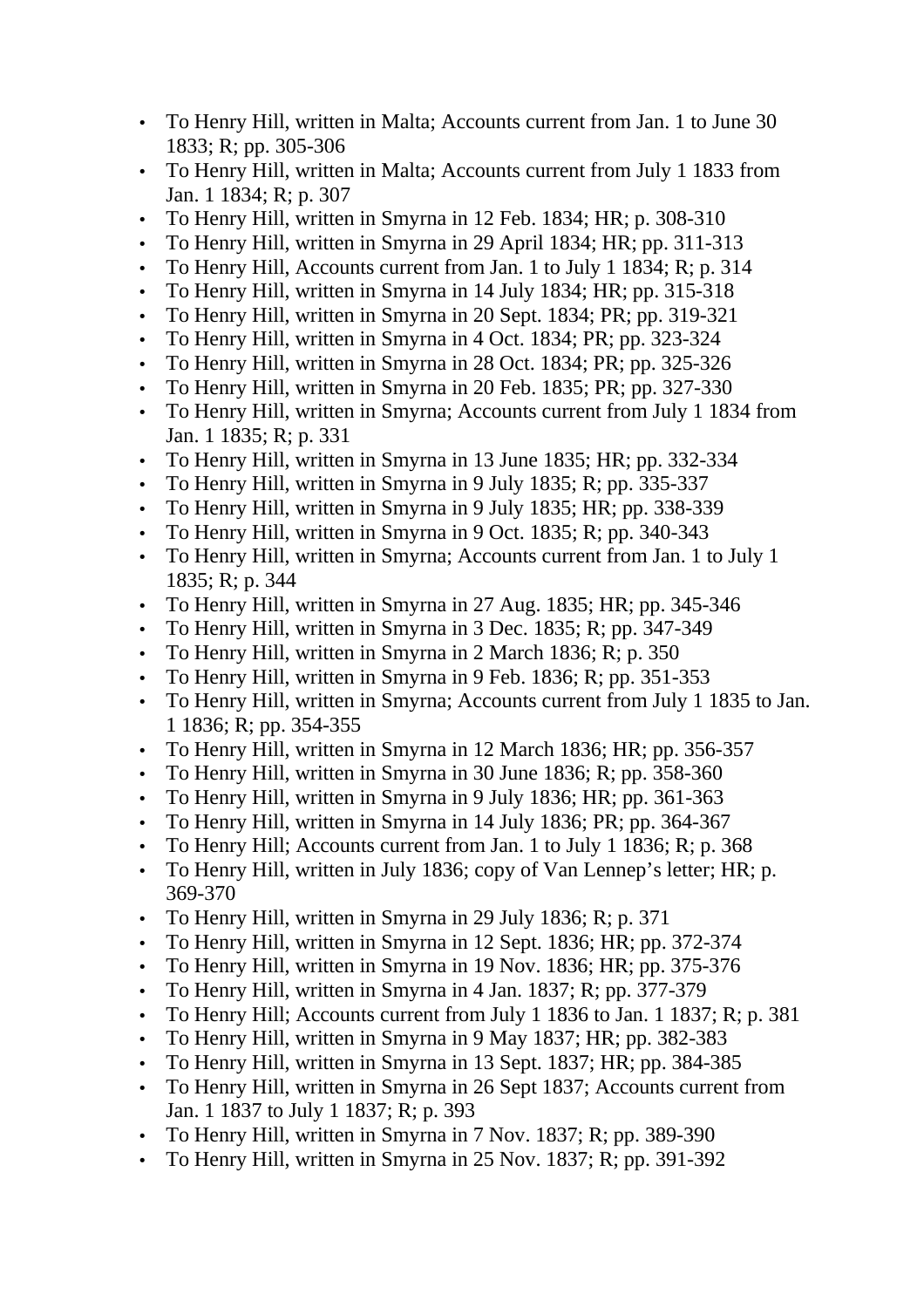- To Henry Hill, written in Smyrna in 13 Jan. 1838; Accounts current from July 1 1837 to Jan. 1 1838; R; p. 393
- To Henry Hill, written in Smyrna in 23 Jan. 1838; R; p. 394
- To Henry Hill, written in Smyrna in 10 April 1838; HR; pp. 395-397
- To Henry Hill, written in Smyrna in 12 July 1838; R; pp. 398-400
- To Henry Hill, no date or place available; R; pp. 401-402
- To Henry Hill, written in Smyrna in 29 Sept. 1838; R; pp. 403-404
- To Henry Hill, written in Smyrna in 22 Oct. 1838; HR; pp. 405-408
- To Henry Hill, written in Smyrna in 13 Dec. 1838; HR; pp. 408-409
- To Henry Hill; Accounts current from June 30 1838 to Dec. 31 1838; HR; pp. 410-412
- To Henry Hill, written in Smyrna in 10 Jan. 1839; R; p. 413
- To Henry Hill, written in Smyrna in 9 April 1839; R; pp. 414-415
- To Henry Hill, written in Smyrna in 15 June 1839; PR; pp. 416-417
- To Henry Hill, written in Smyrna in 13 July 1839; Accounts current from Dec. 31 1838 to June 30 1839; HR/NR; pp. 418-419
- To Henry Hill, written in Smyrna in 13 July 1839; R; p. 420
- To Henry Hill, written in Smyrna in 2 Oct. 1839; R; p. 421
- To Henry Hill, written in Smyrna in 22 Nov. 1839; R; pp. 422-423
- To whom unidentified, written in Smyrna in 24 Jan. 1840; Accounts current from June 30 to December 31 1839; R; p. 424
- To Henry Hill, written in Smyrna in 24 Jan. 1840; PR; pp. 425-426
- To Henry Hill, written in Smyrna in 8 April 1840; HR; pp. 427-428
- To Henry Hill, written in Smyrna in 6 May 1840; HR; pp. 429-430
- To Henry Hill, written in Smyrna in 24 July 1840; Accounts current from Dec. 31 1839 to June 30 1840; R; pp. 431-432
- To Henry Hill, written in Smyrna in 24 July 1840; PR; pp. 433-434
- To Henry Hill, written in Smyrna in 29 Sept. 1840; HR; p. 435
- To Henry Hill, written in Smyrna in 8 Oct. 1840; R; pp. 436-437
- To Henry Hill, written in Smyrna in 24 Nov. 1840; HR; pp. 438-440
- To Henry Hill, written in Smyrna in 9 Dec. 1840; R; pp.  $443-445$
- To Henry Hill, written in Smyrna in 10 Feb. 1841; Accounts current from June 30 1840 to Dec. 31 1840; R; pp. 446-448
- To Henry Hill, written in Smyrna in 11 Feb. 1841; HR; pp. 449-450
- To Henry Hill, written in Smyrna in 3 March 1841; HR; pp. 451-452
- To Henry Hill, written in Smyrna in 25 June 1841; HR; pp. 453-455
- To Henry Hill, written in Smyrna in 22 July 1841; Accounts current from Dec. 31 1840 to June 30 1841; R; pp. 456-457
- To Henry Hill, written in Smyrna in 22 July 1841; HR; p. 458
- To Henry Hill, written in Smyrna in 13 Aug. 1841; HR; p. 459
- To Henry Hill, written in Smyrna in 23 Sept. 1841; HR; p. 460
- To Henry Hill, written in Smyrna in 3 Dec. 1841; HR; pp. 461-463
- To Henry Hill, written in Smyrna in 31 Jan. 1842; Accounts current from June 30 to Dec. 31 1841; R; p. 464
- To unidentified, written in Smyrna in 31 Dec. 1841; HR; pp. 465-467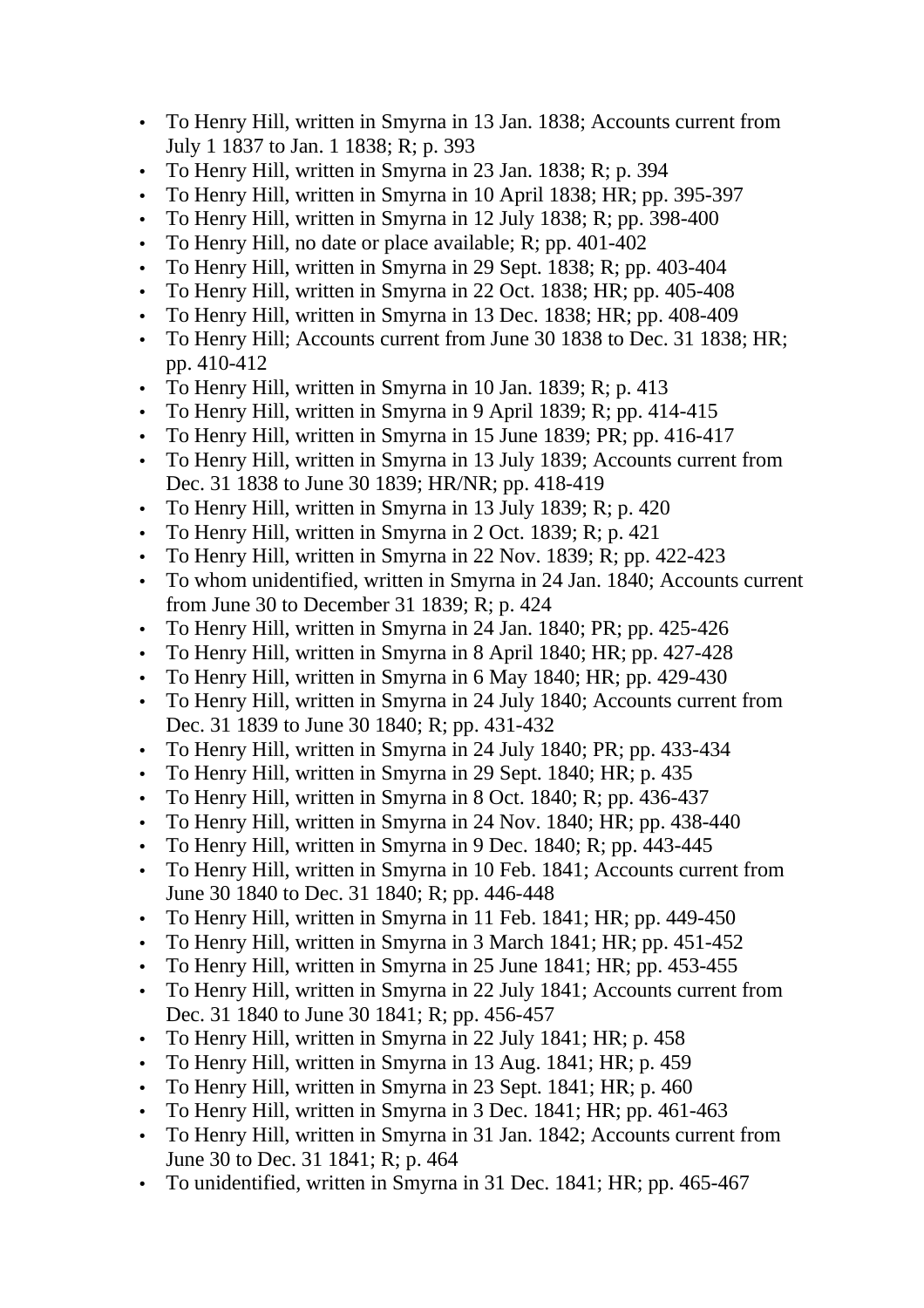- To Henry Hill, written in Smyrna in 4 Jan. 1842; HR; pp. 468-469
- To Henry Hill, written in Smyrna in 31 Jan. 1842; R; pp. 470-471
- To Henry Hill, written in Smyrna in 24 Feb. 1842; HR; pp. 472-473
- To Henry Hill, written in Smyrna in 2 May 1842; HR; pp. 474-477
- To Henry Hill, written in Smyrna in 19 May 1842; R; pp. 478-480
- To unidentified, written in Smyrna in 2 Aug 1842; Accounts current from Jan. 1 to June 30 1842; R; p. 481
- To Henry Hill, written in Smyrna in 23 Sept. 1842; R; pp. 482-483
- To Henry Hill, written in Smyrna in 7 Oct. 1842; HR; pp. 484-485
- To Henry Hill, written in Smyrna in 21 Oct. 1842; HR; p. 486
- To Henry Hill, written in Smyrna in 22 Dec. 1842; HR; pp. 487-488
- To Henry Hill, written in Smyrna in 14 Feb. 1843; Accounts current from June 30 to Dec. 31 1842; PR; p. 489
- To Henry Hill, written in Smyrna in 4 Feb. 1843; HR; pp. 490-491
- To Henry Hill, written in Smyrna in 14 Feb. 1843; HR; pp. 492-493
- To Henry Hill, written in Smyrna in 25 Feb. 1843; R; pp. 494-495
- To Henry Hill, written in Smyrna in 8 March 1843; HR; p. 496
- To Henry Hill, written in Smyrna in 3 April 1843; HR; p. 497
- To Henry Hill, written in Smyrna in 5 April 1843; R; p. 498
- To Henry Hill, written in Smyrna in 17 June 1843; HR; pp. 499-500
- To Henry Hill, written in Smyrna in 2 Oct. 1843; Accounts current from Jan. 1 to June 30 1843; R; p. 502
- To Henry Hill, no date or place available; HR; pp. 503-504
- To Henry Hill, written in Smyrna in 19 Oct. 1843; HR; pp. 505-506
- To Henry Hill, written in Smyrna in 9 Dec. 1843; R; p. 507
- To Henry Hill, written in Smyrna in 30 Oct. 1843; PR; pp. 509-510
- To Henry Hill, written in Smyrna in 8 March 1844; Accounts current from June 30 to Dec. 31 1843; R; pp. 512-513
- To Henry Hill, written in Smyrna in 9 Jan. 1844; HR; p. 514
- To Henry Hill, written in Smyrna in 9 Feb. 1844; HR; pp. 515-516
- To Henry Hill, written in Smyrna in 29 Feb. 1844; HR; pp. 517-518
- To Henry Hill, written in Smyrna in 6 March 1844; HR; pp. 519-521
- To Henry Hill, written in Smyrna in 3 May 1844; R; pp. 522-523
- To Rev. Riggs, no date or place available; HR; pp. 524-525
- To Henry Hill, written in New York in 6 June 1845; R; pp. 526-527
- To Henry Hill, written in Concord, NH in 17 Jan. 1846; HR; pp. 528-529
- To Henry Hill, written in Concord, NH in 24 Jan. 1846; HR; pp. 530-531

III) Letters by Jacob Van Lennep:

- To Henry Hill, written in Smyrna in 11 March 1845; HR; pp. 532-534
- To Henry Hill, written in Smyrna in 24 Nov. 1827; HR; pp. 535-536
- To Henry Hill, written in Smyrna in 22 Sept. 1827; R; pp. 539-540
- To Henry Hill, written in Smyrna in 1 July 1828; PR; pp. 541-543
- To Henry Hill, written in Smyrna in 12 Aug. 1829; R; p. 544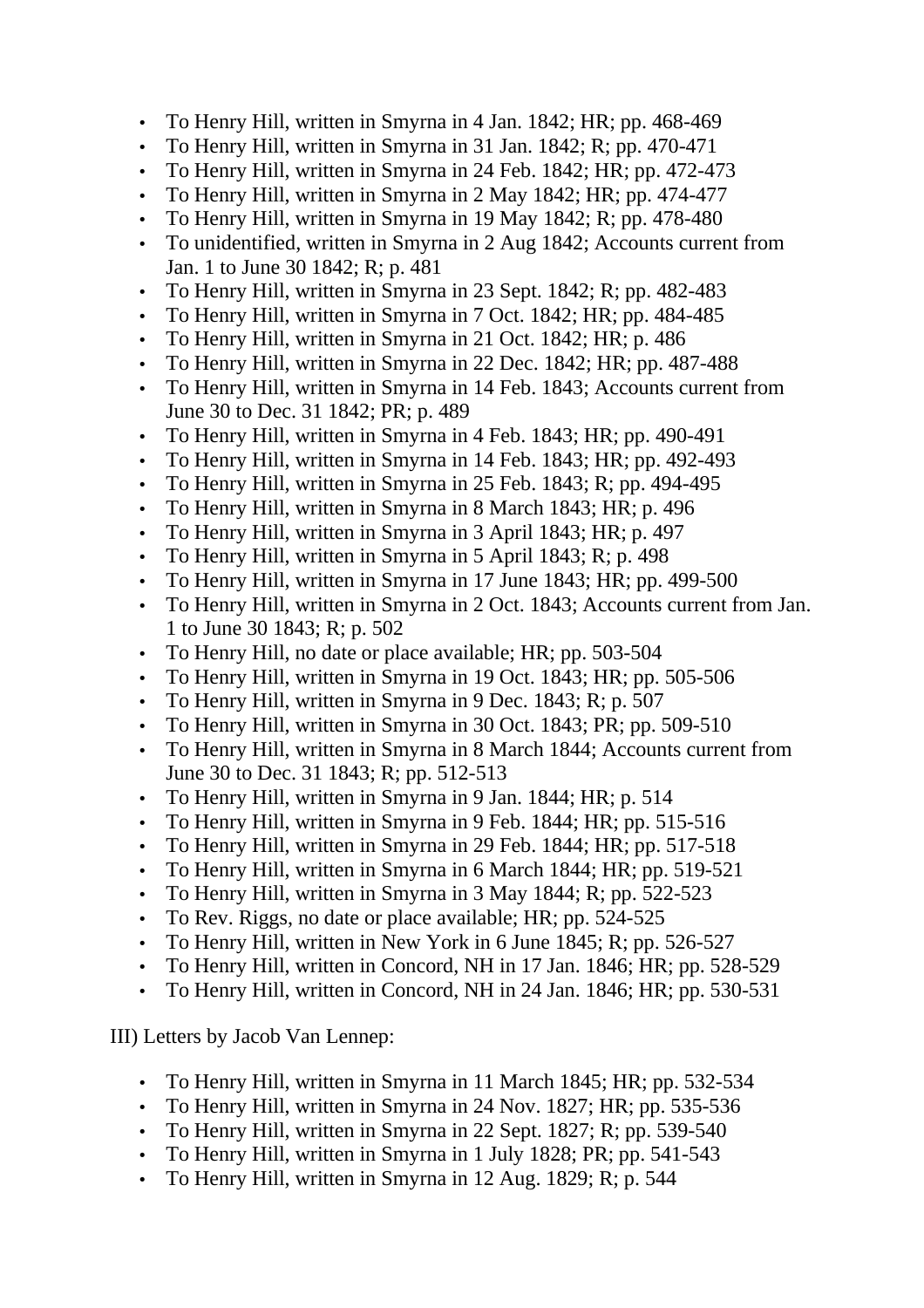- To Henry Hill, written in Smyrna in 5 Jan. 1831; PR; p. 545
- To Henry Hill, written in Smyrna in 12 Jan. 1832; R; p. 546
- To Henry Hill, written in Smyrna in 9 Feb. 1832; HR; pp. 547-548
- To Henry Hill, written in Smyrna in 25 May 1832; R; pp. 549-550
- To Henry Hill, written in Smyrna in 5 July 1832; R; pp. 551-552
- To Henry Hill, written in Smyrna in 11 Sept. 1832; HR; pp. 553-554
- To Henry Hill, written in Smyrna in 29 Dec. 1832; R; pp. 555-556
- To Henry Hill, written in Smyrna in 21 March 1833; R; pp. 557-558
- To Henry Hill, written in Smyrna in 28 Sept. 1833; R; pp. 559-560
- To Henry Hill, written in Smyrna in 1 Dec. 1833; PR; pp. 561-563
- To Henry Hill, written in Smyrna in 2 Dec. 1833; R; pp. 564-565
- To Henry Hill, written in Smyrna in 11 Feb. 1834; R; pp. 566-567
- To Henry Hill, written in Smyrna in 3 May 1834; R; pp. 569-570
- To Henry Hill, written in Smyrna in 17 May 1834; R; pp. 572-573
- To Henry Hill, written in Smyrna in 12 Sept. 1834; PR; pp. 574-575
- To Henry Hill, written in Smyrna in 18 Sept. 1834; HR; p. 576
- To Henry Hill, written in Smyrna in 25 Oct. 1834; R; pp. 577-581
- To Henry Hill, written in Smyrna in 17 Dec. 1824; PR; pp. 582-583
- To Henry Hill, written in Smyrna in 25 July 1825; R; pp.584-585
- To Henry Hill, written in Smyrna in 29 June 1826; R; p. 586
- To Henry Hill, written in Smyrna in 14 Nov. 1826; R; pp. 587-588
- To Henry Hill, written in Smyrna in 30 Dec. 1826; R; pp. 589-593
- To Henry Hill, written in Smyrna in 22 Sept. 1827; R; pp. 594-597
- To Henry Hill, written in Smyrna in 13 June 1835; R; pp. 598-601
- To Henry Hill, written in Smyrna in 11 July 1835; R; pp. 602-603
- To Henry Hill, written in Smyrna in 29 Aug. 1835; PR; pp. 604-605
- To Henry Hill, written in Smyrna in 15 Oct. 1835; R; p. 607
- To Henry Hill, written in Smyrna in 13 Feb. 1836; HR; pp. 608-612
- To Henry Hill, written in Smyrna in 1 March 1837; R; p. 613
- To Henry Hill, written in Smyrna in 18 Feb. 1836; R; pp. 614-615
- To Henry Hill, written in Smyrna in 2 April 1836; R; pp. 616-619
- To Henry Hill, written in Smyrna in 4 May 1836; HR; p. 620
- To Henry Hill, written in Smyrna in 17 May 1836; HR; p. 621
- To Henry Hill, written in Smyrna in 4 May 1836; HR; pp. 622-623
- To Henry Hill, written in Smyrna in 17 May 1836; HR; p. 624
- To Henry Hill, written in Smyrna in 30 June 1836; HR/NR; pp. 625-626
- To Henry Hill, written in Smyrna in 9 July 1836; HR; pp. 627-628
- To Henry Hill, written in Smyrna in 7 Sept. 1836; HR; pp. 629-631
- To Henry Hill, written in Smyrna in 13 Oct. 1836; HR; pp. 631-633
- To Henry Hill, written in Smyrna in 12 Nov. 1836; HR/R; pp. 633-634
- To Henry Hill, written in Smyrna in 25 Jan. 1837; R; pp. 635-637
- To Henry Hill, written in Smyrna in 13 May 1837; HR; pp. 638-639
- To Henry Hill, written in Smyrna in 24 May 1837; HR; pp. 640-641
- To Henry Hill, written in Smyrna in 26 Sept. 1837; R/HR; pp. 642-646
- To Henry Hill, written in Smyrna in 28 Jan. 1838; R; p. 647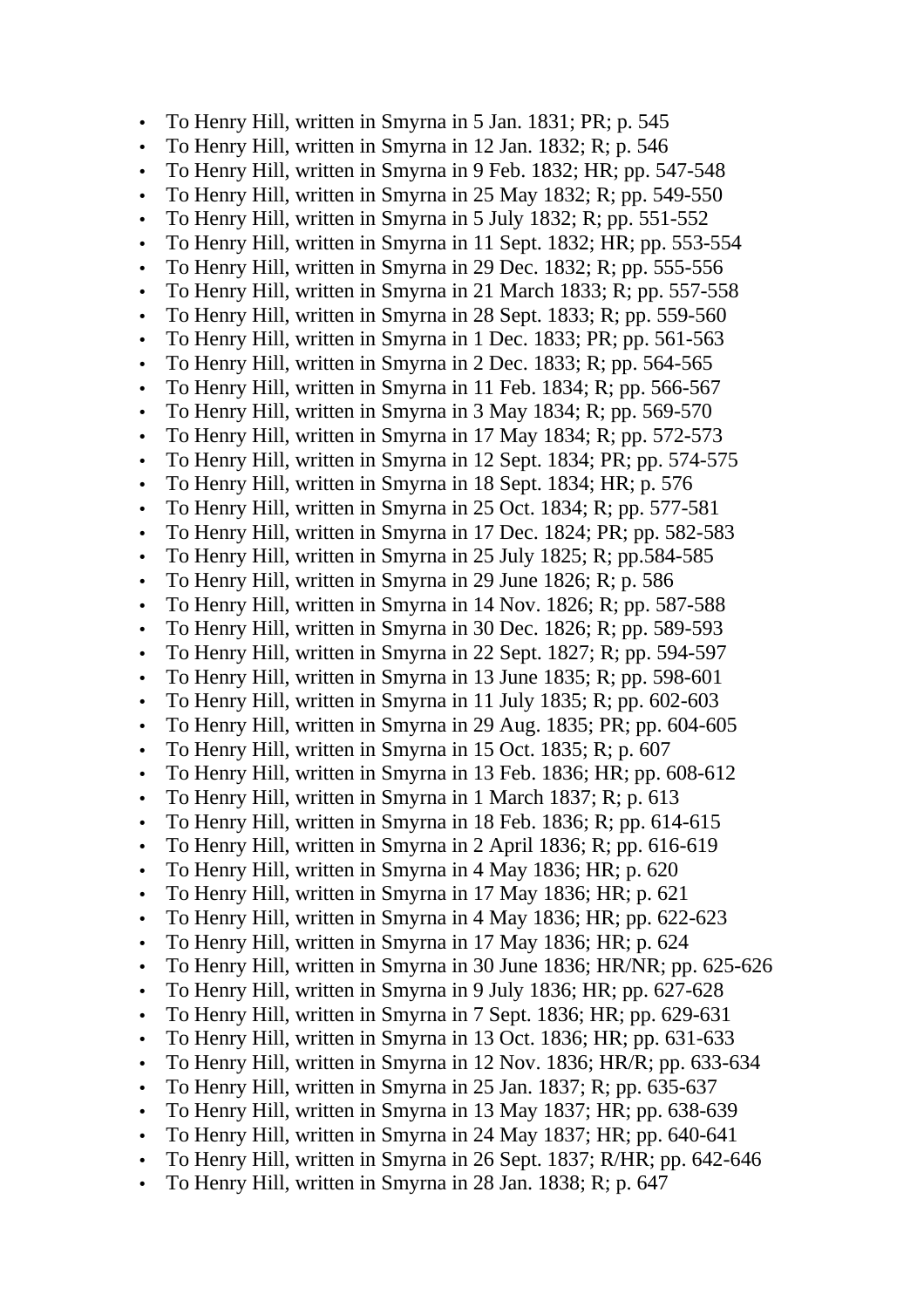- To Henry Hill, written in Smyrna in 10 April 1838; R; pp. 648-649
- To Henry Hill, written in Smyrna in 10 July 1838; R; pp. 650-652
- To Henry Hill, written in Smyrna in Sept. 1838; HR; pp. 653-654
- To Henry Hill, written in Smyrna in 23 Feb.1839; R; pp. 655-657
- To Henry Hill, written in Smyrna in 10 April 1839; R; p. 658
- To Henry Hill, written in Smyrna in 27 June 1839; R; pp. 659-660
- To Henry Hill, written in Smyrna in 24 July 1839; R; pp. 661-662
- To Henry Hill, written in Smyrna in 5 Oct. 1839; HR; pp. 663-664
- To Henry Hill, written in Smyrna in 13 Jan. 1840; R; pp. 665-667
- To Henry Hill, written in Smyrna in 10 April 1840; R; pp. 668-669
- To Henry Hill, written in Smyrna in 6 May 1840; R; pp. 670-671
- To Henry Hill, written in Smyrna in 25 July 1840; R; pp. 672-673
- To Henry Hill, written in Smyrna in 30 Oct. 1840; R; pp. 674-675
- To Henry Hill, written in Smyrna in 10 Nov. 1840; HR; pp. 676-677
- To Henry Hill, written in Smyrna in 3 Dec. 1840; R; pp. 678-680
- To Henry Hill, written in Smyrna in 23 Dec. 1840; HR; pp. 681-682
- To Henry Hill, written in Smyrna in 13 Feb. 1841; R; p. 683
- To Henry Hill, written in Smyrna in 3 March 1841; R; p. 684
- To Henry Hill, written in Smyrna in 22 July 1841; PR; p. 685
- To Henry Hill, written in Smyrna in 2 Oct. 1841; R; pp. 686-687
- To Henry Hill, written in Smyrna in 2 Nov. 1841; R; pp. 688-690
- To Henry Hill, written in Smyrna in 27 Nov. 1841; R; pp. 691-692
- To Henry Hill, written in Smyrna in 21 Jan. 1842; R; pp. 693-694
- To Henry Hill, written in Smyrna in 2 May 1842; R; pp. 695-697
- To Henry Hill, written in Smyrna in 3 Aug. 1841; R; pp. 698-699
- To Henry Hill, written in Smyrna in 20 May 1842; R; pp. 700-701
- To Henry Hill, written in Smyrna in 24 Sept. 1842; R; p. 702
- To Henry Hill, written in Smyrna in 21 April 1843; R; pp. 703-704
- To Henry Hill, written in Smyrna in 17 June 1843; R; pp. 705-707
- To Henry Hill, written in Smyrna in 28 Feb. 1844; HR; pp. 708-710
- To Henry Hill, written in Smyrna in 6 June 1844; R; pp. 711-712

IV) Miscellaneous:

- A letter from Daniel Temple to Henry Hill, written in Malta in 4 Jan. 1827; HR; pp. 7-10
- A letter from John B Edgar to Henry Hill, written in Smyrna in 13 Nov. 1836; HR; p. 99
- A letter from E. Riggs, John B. Edgar, Homan Hallock to Henry Hill, written in Smyrna in 12 May 1839; HR; pp. 116-117